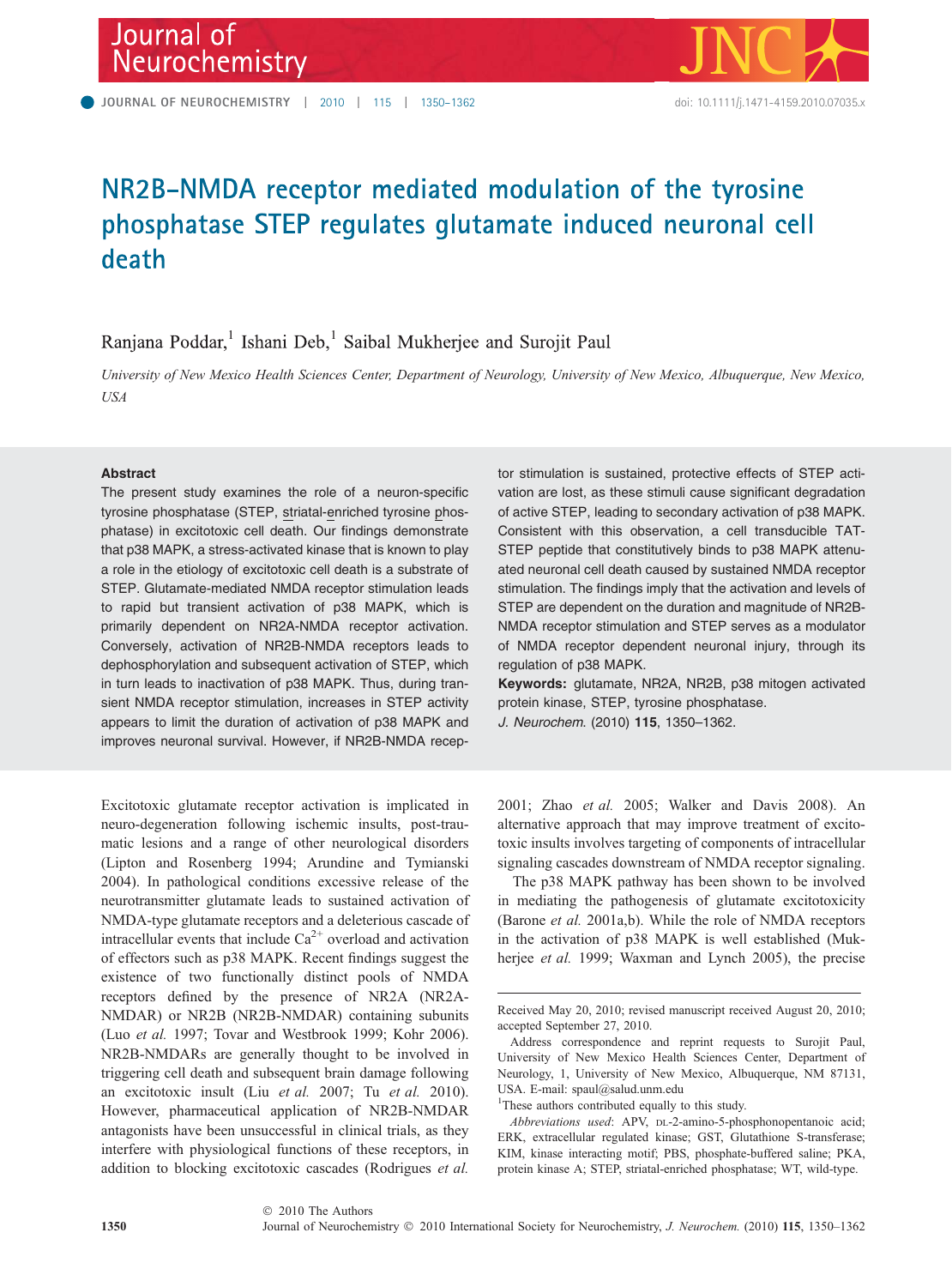intracellular mechanisms that regulate the duration and magnitude of p38 MAPK are not clearly understood. A goal of the present work was to determine whether the p38 MAPK activation is significantly regulated by the neuron-specific tyrosine phosphatase, STEP (striatal-enriched tyrosine phosphatase) and whether this could be targeted to limit excitotoxic injury.

Striatal-enriched tyrosine phosphatase, also known as PTPN5, is expressed specifically in neurons of the striatum, neo-cortex and hippocampus (Boulanger et al. 1995).  $STEP_{61}$  and  $STEP_{46}$ , the two STEP isoforms (Bult *et al.*) 1997) contain a highly conserved substrate-binding domain termed as the kinase interacting motif (KIM) domain (Pulido et al. 1998). Phosphorylation of a critical serine residue within the KIM domain is mediated through dopamine/ $D_1$ receptor dependent activation of the protein kinase A (PKA) pathway (Paul et al. 2000). Dephosphorylation of this residue by  $Ca^{2+}$  dependent phosphatase calcineurin, following glutamate/NMDA receptor stimulation, renders STEP active in terms of its ability to bind to its substrates (Paul et al. 2003). Active STEP can bind to and inhibit the activity of ERK (extracellular regulated kinase 1/2) MAPK (Paul et al. 2007).

The aim of the present study was to investigate the functional significance of STEP's activation following excitotoxic NMDAR stimulation. Our findings show that NR2B-NMDAR stimulation leads to activation of STEP. Active STEP can contribute to neuronal cell survival by down-regulating p38 MAPK activity. However, sustained NR2B-NMDAR stimulation results in the degradation of active STEP, and relieves its inhibitory effect on p38 MAPK and results in cell death.

#### Materials and methods

#### Materials and reagents

Pregnant female and adult (250 g) Sprague–Dawley rats were from Harlan Laboratories (Livermore, CA, USA). Antibodies used were as follows: polyclonal anti-p38, rabbit monoclonal anti-phosphop38 (T<sup>P</sup>EY<sup>P</sup> and TEY<sup>P</sup>) from Cell Signaling (Danvers, MA, USA), monoclonal anti-myc from Santa Cruz Biotechnology (Santa Cruz, CA, USA), monoclonal anti-Flag and polyclonal anti-tubulin from Sigma-Aldrich (St. Louis, MO, USA), polyclonal anti-MAP2 from Chemicon, Temecula, CA, USA, monoclonal anti-V5 and anti-V5- HRP from Invitrogen (Carlsbad, CA, USA), monoclonal anti-STEP from Novus Biologicals (Littleton, CO, USA). All secondary antibodies were from Cell Signaling. All tissue culture reagents were obtained from Invitrogen. All other reagents were from Sigma-Aldrich. Approval for animal experiments was given by the University of New Mexico, Health Sciences Center, Institutional Animal Care and Use Committee.

#### Plasmids and transfection

STEP<sup>46</sup> cDNA was constructed in mammalian expression vector pcDNA 3.1 encoding a C-terminal V5 and His tag (Invitrogen). Point mutants were generated by PCR-based site-directed mutagenesis using Pfu Turbo DNA polymerase (Stratagene, La Jolla, CA, USA) according to the manufacturer's protocol. All mutations were verified by nucleotide sequencing. The  $p38\alpha$ ,  $\beta$ and  $\gamma$  cDNAs with a FLAG tag at the C-terminal were gifts from Dr. Anton Bennett, Yale University.

In vitro phosphorylation of STEP and tyrosine phosphatase assay Glutathione S-transferase (GST), GST-STEP<sub>46</sub> and GST-STEP<sub>46</sub> C300S fusion proteins were generated as described previously (Paul et al. 2000). For in vitro binding studies GST fusion proteins were incubated with p38a MAPK recombinant protein (EMD Biosciences, San Diego, CA, USA) overnight at 4°C in a buffer containing 50 mM Tris–HCl, pH 7.0, 100 mM NaCl, 5 mM dithiothreitol, 0.01% Brij 35 and 2 mM EDTA. Samples were then incubated with Glutathione-sepharose beads (2 h) and washed extensively. Bound proteins were eluted using sodium dodecyl sulfate-sample buffer and processed for immunoblot analysis. In vitro phosphorylation of GST-STEP<sub>46</sub> fusion protein by PKA was done as described earlier (Paul et al. 2003). Phosphorylated and non-phosphorylated STEP was incubated with active p38a MAPK recombinant protein for specified time periods (0, 5, 7.5 and 10 min). The reactions were stopped by addition of sodium dodecyl sulfate-sample buffer and the samples were processed for immunoblot analysis.

#### Affinity column chromatography

 $STEP_{46}$  C300S cDNA, a substrate-trapping variant of  $STEP_{46}$ , was cloned into the E. Coli expression vector pET104.1, with a sixhistidine tag at the C-terminal (Invitrogen). The vector provides a biotin conjugation site at the N-terminus of the protein to allow in vivo biotinylation of the over-expressed protein by endogenous E. Coli biotin ligases. The purified biotinylated protein was coupled to streptavidin agarose beads (Thermo Scientific, Rockford, IL, USA). Using striatal homogenates from rat brain substrate-trapping experiments were performed as described before (Nguyen et al. 2002). Bound proteins were eluted with 0.1 M glycine, pH 2.8 and processed for immunoblot analysis.

#### Purification of TAT-STEP-myc fusion protein

STEP<sub>46</sub>  $\triangle$ PTP cDNA (STEP<sub>46</sub> 1–107) that lacks the C-terminal phosphatase domain was subcloned in a pTrc-His-myc-TOPO expression vector (Invitrogen). To render the peptide cell permeable an 11 amino acid peptide called TAT was inserted at the N-terminal of the STEP<sub>46</sub>  $\triangle$ PTP cDNA (Paul *et al.* 2007). A point mutation was introduced at the serine residue within the KIM domain (S49A) by site-directed mutagenesis. STEP<sub>46</sub>  $\triangle$ PTP was expressed in *E. Coli* and the fusion protein was purified using BD-Talon resin (BD Biosciences, Bedford, MA, USA).

#### Cell culture and stimulation

Primary neuronal cultures were obtained from 16- to 17-day-old rat embryos as described previously (Paul et al. 2003). Briefly, the striatum and the adjoining cortex was dissected, the tissue dissociated mechanically and resuspended in Dulbecco's modified Eagle's medium/F-12 (1 : 1)-containing 5% fetal calf serum. Cells  $(6 \times 10^6 \text{ cells/dish})$  were plated on poly-D-lysine-coated tissue culture dishes (BD Biosciences) and grown for  $12-14$  days at  $37^{\circ}$ C in a humidified atmosphere  $(95 : 5\%$  air :  $CO<sub>2</sub>$  mixture). For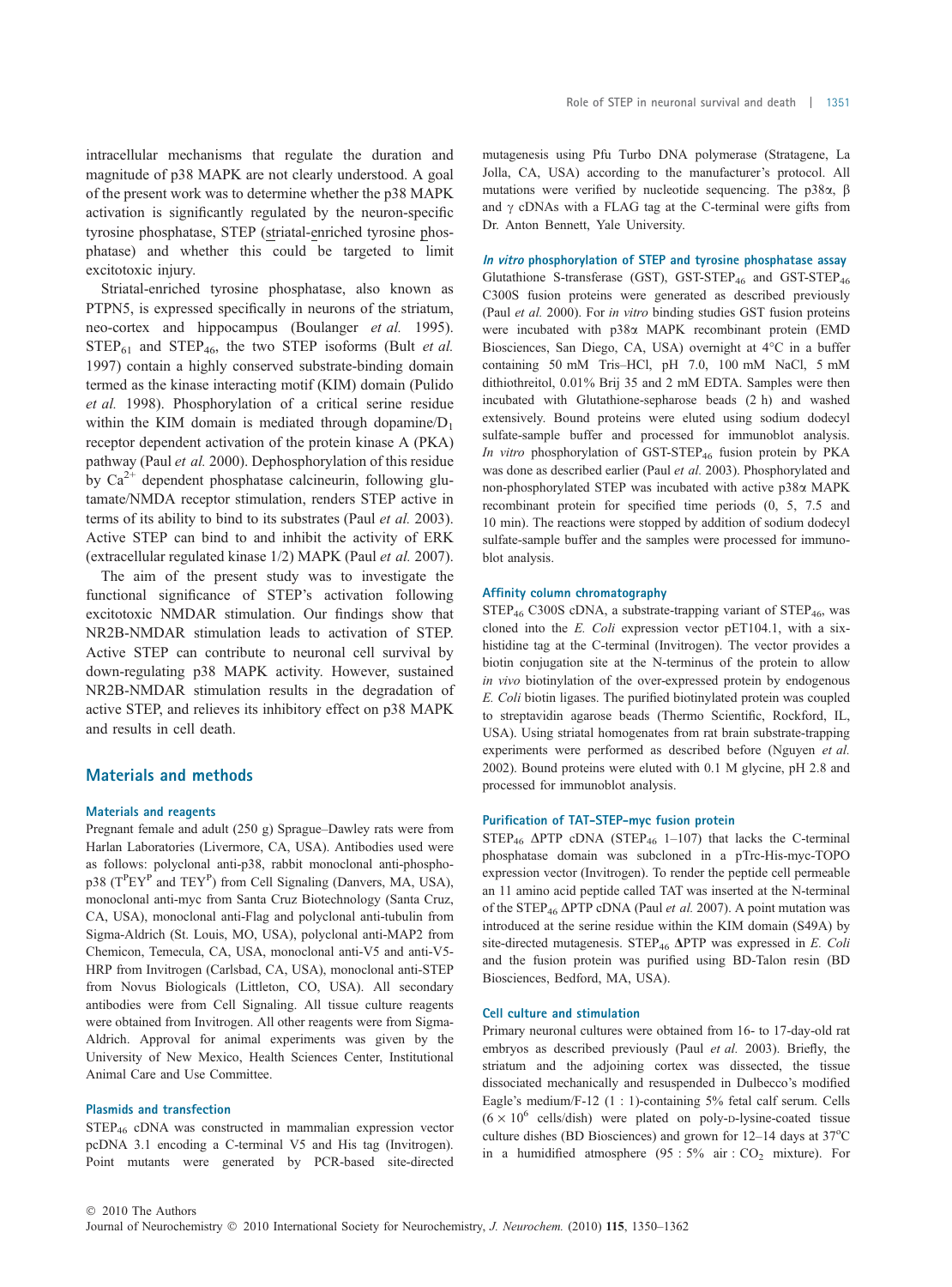receptor stimulation cells were treated with glutamate or NMDA for the indicated times and then processed for immunoprecipitation or immunoblot analysis as described earlier (Paul et al. 2003). Glycine concentration in the medium during glutamate treatment was  $1 \mu M$ . In some experiments, DL-2-amino-5-phosphonopentanoic acid (APV) or 6-cyano-7-nitroquinoxaline-2,3-dione (CNQX) were added 5 min after the addition of glutamate; ifenprodil and Ro 25–6981 were added 10 min before addition of glutamate. Some cultures were treated with the TAT-STEP-myc peptide  $(4 \mu M)$  or SB-203580 (2.6  $\mu$ M) prior to or along with glutamate treatment. Densitometric analysis of immunoblots was performed using Image J software (NIH, Bethesda, MD, USA). Statistical comparison was carried out using one-way analysis of variance (ANOVA, Bonferroni's multiple comparison test) and differences were considered significant when  $p < 0.05$ .

#### Immunocytochemistry and Hoechst DNA staining

Hela cells transfected with  $\text{STEP}_{46}$  cDNA or neuron cultures grown for 12–14 days were processed for immunocytochemistry as described earlier (Paul et al. 2003). Hela cells were immunostained with anti-phospho-p38 ( $T^P EY^P$ , 1 : 100) and/or anti-STEP (1 : 250) antibodies. Neuronal cells were immunostained with ant-myc  $(1:100)$ , anti-MAP2  $(1:250)$  or anti-phospho p38  $(T^{P}EY^{P})$ , 1 : 100) antibodies. Alexa Fluor 488 conjugated anti-mouse IgG or Cy3 conjugated anti-rabbit IgG were used as secondary antibodies (1 : 250 each). In some cases, neurons were subjected to staining with Hoechst 33342 dye for 15 min to assess nuclear damage. Imaging was performed with a Zeiss Axiovert 200M fluorescence microscope with attached AxioCam CCD camera using 20x objective lens (Carl Zeiss, Thornwood, NY, USA). To quantitatively assess the percentage of pyknotic nuclei a total of 1000 cells were counted for each set of experiments. Mean  $\pm$  SEM ( $n = 3$ ) were used for statistical comparison using ANOVA (Bonferroni's multiple comparison test). Differences were considered significant when  $p \le 0.05$ .

#### Stereotactic surgery and immunohistochemistry

For intra-striatal injection of glutamate adult male rats were anesthetized with 2% isoflurane in 70% nitrous oxide and 30% oxygen. A burr hole was drilled and a micropipette was lowered into the right striatum using the following coordinates (Paxinos and Watson 1986): 5.0 mm lateral to bregma and 5.5 mm ventral to the skull surface.  $1 \mu L$  of TAT-STEP-myc peptide or phosphatebuffered saline (PBS) was infused into the right striatum over a time period of 2 min. The injector was left in place for an additional 2 min to minimize back-flux of the solution. After injector withdrawal, the wound was sutured and the rats returned to their cages. In some animals,  $30$  nmol of glutamate in 1  $\mu$ L PBS or PBS alone (control) was infused into the striatum 30 min after infusion of TAT-STEP-myc peptide or PBS. At the specifies time points after infusion rats were anesthetized, perfused intracardially with 4% paraformaldehyde and processed for cryosectioning followed by immunohistochemistry with anti-myc antibody (1 : 100) (Paul et al. 2007). Sections were then treated with Hoechst 33342 dye for DNA stain, mounted using vectashield and analyzed using fluorescent microscopy. For assessment of nuclear damage, the percentage of pyknotic nuclei was estimated in five different fields within the striatum of each section immediately below the site of needle injection. For sections obtained from TAT-STEP-myc peptide

injected animals the percentage of cells positively stained with anti-myc antibody within the same fields were also determined. Each experiment was repeated at least three times. Statistical comparison was carried out using ANOVA (Bonferroni's multiple comparison test) and differences were considered significant when  $p \leq 0.05$ .

#### **Results**

## Glutamate-NMDA receptor mediated regulation of p38 MAPK in neurons

We first determined the temporal profile of p38 MAPK phosphorylation following an excitotoxic insult. Neuronal cultures (12-14 days in vitro) were treated with 100  $\mu$ M glutamate for varying times and cell lysates were analyzed by immunoblotting with a phospho-specific antibody that recognizes p38 only when phosphorylated at both the regulatory threonine and tyrosine residues  $(T^{P}EY^{P}-p38)$ . Our results show a transient increase in phosphorylation of p38 MAPK within 2–5 min of glutamate stimulation. This was followed by a time-dependent decrease in p38 phosphorylation, which returned to near basal levels by 30 min (Fig. 1a). Total p38 MAPK level remained unaltered by this treatment. Treatment with 100  $\mu$ M NMDA caused a similar transient activation of p38 MAPK (Fig. 1b) as was seen with glutamate suggesting that NMDAR activation was required for phosphorylation of p38 MAPK.

To explore the contribution of NMDARs in the dephosphorylation of p38 MAPK, a selective NMDA receptor antagonist (APV, 200  $\mu$ M), was applied 5 min after incubation with glutamate. The delayed treatment with APV inhibited the glutamate-induced dephosphorylation of p38 MAPK (Fig. 1c). However, a similar treatment with 6-cyano-7-nitroquinoxaline-2,3-dione (20  $\mu$ M), a non-NMDA receptor antagonist failed to prevent the glutamate-induced dephosphorylation of p38 MAPK (Fig. 1d). These observations in conjunction with previous studies (Waxman and Lynch 2005) suggest that both phosphorylation and dephosphorylation of p38 MAPK in neurons require NMDA receptor activation.

We next examined the roles of NR2A- and NR2B-NMDARs in the dephosphorylation of p38 MAPK. Neurons were treated with  $100 \mu M$  glutamate in the presence or absence of selective NR2B-NMDAR antagonists, ifenprodil and Ro 25–6981. As shown in Fig. 1(e and f) these antagonists had no effect on the initial phosphorylation of p38 MAPK by 5 min, however, the subsequent dephosphorylation of p38 MAPK (measured at 30 min) was significantly reduced, suggesting that NR2B-NMDAR stimulation are required for the dephosphorylation of p38 MAPK.

## NR2B-NMDAR mediated activation of STEP followed by its proteolytic cleavage

A potential candidate that might mediate the NR2B-NMDAR dependent dephosphorylation of p38 MAPK is the tyrosine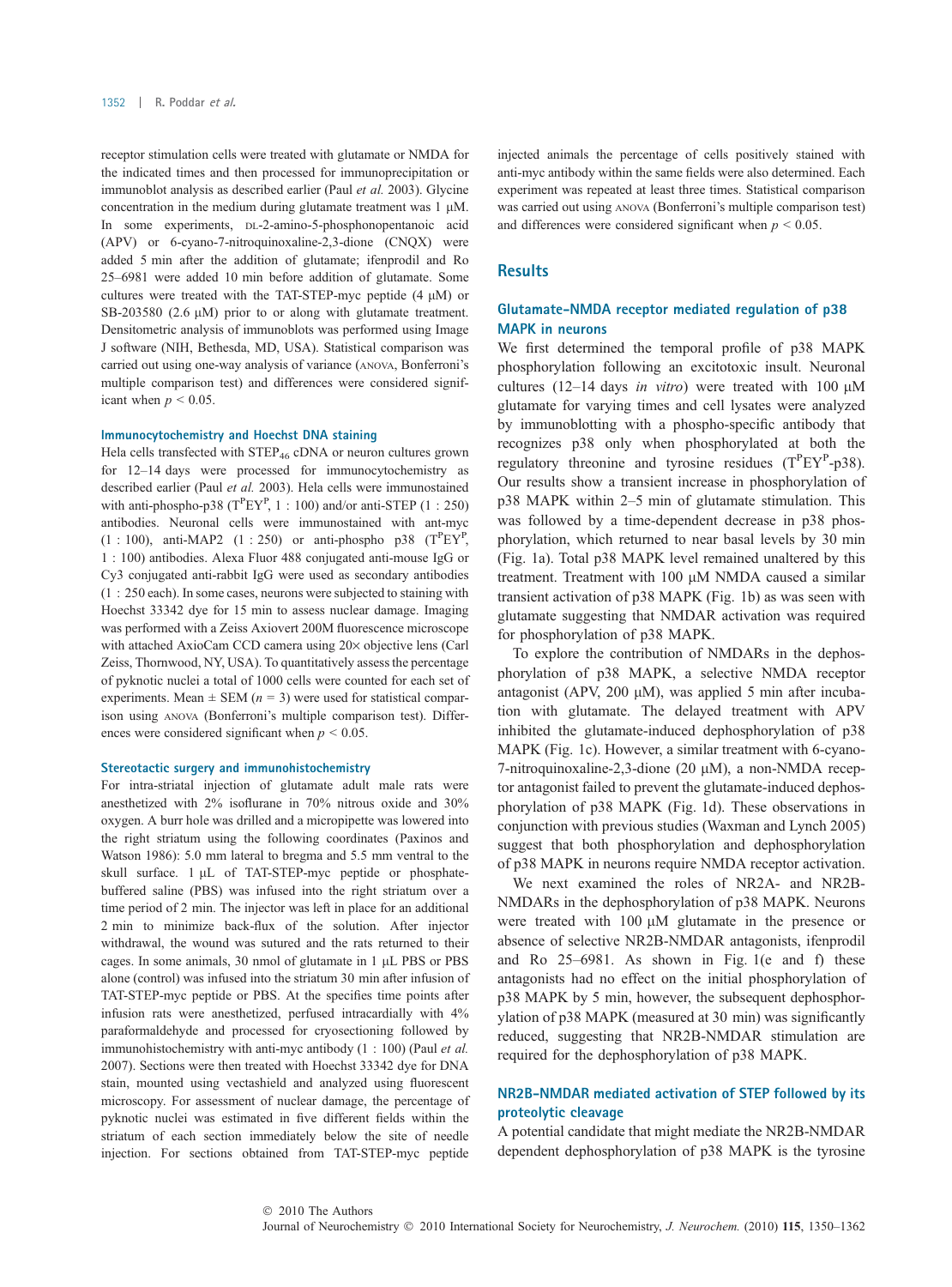っょ

 $\overline{a}$  $10$  $20'$   $30'$  (min)

 $\overline{0}$ 

Fig. 1 Role of NR2B-NMDARs in glutamate-NMDAR induced transient phosphorylation of p38 MAPK. Neuron cultures were treated with (a) glutamate (100  $\mu$ M) or (b) NMDA (100  $\mu$ M) for the specified times. (c– d) Neurons were treated with glutamate for the specified times. For lanes 4 and 5, after treatment with glutamate for 5 min, APV (c) or CNQX (d) was added and the incubation was continued for the specified times. (e, f) Neurons were treated with 100  $\mu$ M glutamate for specified times in the presence or absence of ifenprodil (e) or Ro 25-6981 (f). Equal amount of protein from each sample was processed for immunoblot analysis using anti-phospho p38 (T<sup>P</sup>EY<sup>P</sup>-p38, upper panel) and p38 (lower panel) antibodies. Quantification of phosphorylated p38 MAPK by computer-assisted densitometry and Image J analysis is shown below each immunoblot. Values are mean ± SEM  $(n \geq 3)$ . \*Significant difference from 5-min glutamate or NMDA treatment ( $p < 0.001$ ). #Significant difference from 30-min glutamate treatment ( $p < 0.001$ ).

 $(100 \text{ uM})$ - phospho p38  $- 0.38 120$ 120 Relative density (%)  $(%)$ 100 100 Relative density  $80$ 80 60 60 40  $40$  $20$  $\overline{20}$  $\overline{a}$ 5 10 20 30 (Glu) 10' 20' 30' (NMDA)  $\ddot{\rm{o}}$  $\overline{0}$  $2.5' 5'$  $2.5$ Time (min) **(c) (d)** Glutamate (100 μM) 0' 5' 30' 5' 5' (min) Glutamate (100 µM) Glutamate (100 uM)  $\overline{\phantom{a}}$  $15'$  25  $15'$  25  $+$  APV (200 µM + CNQX (20 µM) - phospho p38 - $-$  p38  $-$ 120 120 Relative density (%) Relative density (%)  $100$ 100 80  $80$ 60 60 40  $40$ 20  $20$  $\sqrt{ }$  $\Omega$  $\overline{5'}$  (Glu)  $\overline{5'}$  $(G|u)$  $\sigma$  $\overline{5}$  $30^{\circ}$  $\vec{r}$ ň 5  $30^{\circ}$  $\bar{5}'$  $\overline{Glu+APV}$ Glu+CNQX  $15'$  25  $15'$  25  $Time (min)$ Time (min) **(e) (f)** 5' 5' 30' 30' (min) Ifenprodil (1 µM)  $\sim$  $\overline{1}$ Ro 25-6981 (10 µM)  $\overline{1}$ - phospho p38 - $- p38 -$ 120  $140$ Relative density (%) Relative density (%)  $120$ 100  $100$  $80$ 80 60  $60$ 40  $40$ 20 20  $\Omega$  $\overline{0}$ (Ifen)  $(Ro)$  $\overline{1}$  $\Omega$  $5^{\circ}$  $5'$ 30' 30' (Glu)  $\mathbf{0}$  $5'$  $5'$  $30'$  $30'$  $(G|u)$ Time (min) Time (min)

**(a) (b)**

 $25$  $\overline{5}$ 

phosphatase STEP. Under basal condition STEP is phosphorylated at the PKA site in the KIM domain (Ser221 in  $STEP_{61}$  and Ser49 in  $STEP_{46}$ ) (Paul *et al.* 2000). Stimulation of NMDARs by glutamate leads to time-dependent dephosphorylation and activation of STEP, which begins at 5 min and leads to complete dephosphorylation by 30 min. Using a phospho-specific antibody (against the PKA site) it has also been shown that dephosphorylation of STEP results in downward shift in mobility of the STEP band (Paul et al. 2003). Consistent with these earlier findings incubation of neurons with glutamate resulted in a marked decrease in the upper band and the appearance of a predominant lower band, indicating that  $STEP_{61}$  is rapidly dephosphorylated following glutamate treatment (Fig. 2a and b, lane 2). Pre-incubation with either Ro 25–6981 or ifenprodil blocked the downward

shift in the mobility of the upper band, supporting a role for  $NR2B-NMDAR$  in the dephosphorylation of  $STEP_{61}$ (Fig. 2a and b, lane 3).

We also examined the temporal profile of STEP's activation following treatment with glutamate  $(100 \mu M,$ 30 min), by immunoblot analysis with anti-STEP antibody. Figure 2(c) shows that 30-min after termination of glutamate treatment STEP was subjected to proteolytic cleavage resulting in the appearance of a cleaved product of  $\sim$ 33 kDa (STEP<sub>33</sub>), which increased over time ( $\sim$ 5-fold 1 h). Analyzing the same samples with anti-T<sup>P</sup>EY<sup>P</sup> antibody showed an increase in phosphorylation of p38 MAPK 0.5–1 h after termination of glutamate exposure (Fig. 2d). To determine the involvement of NR2B-NMDAR in the cleavage of STEP neurons were incubated with Ro 25–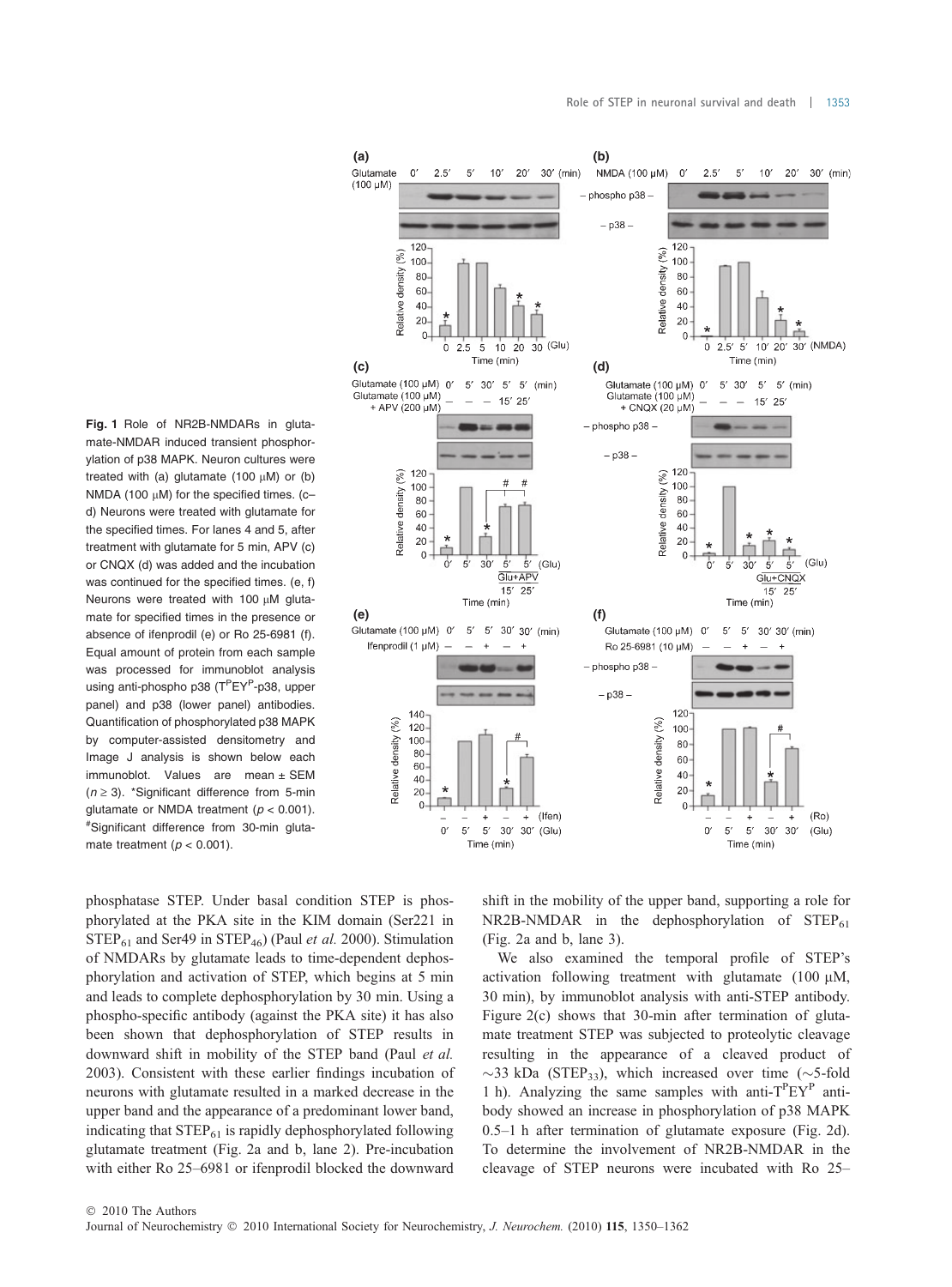

6981 prior to treatment with glutamate (100  $\mu$ M glutamate, 30 min). Pre-incubation with Ro 25–6981 blocked the dephosphorylation as well as the proteolytic cleavage of  $STEP_{61}$  (Fig. 2e). These results imply that glutamatemediated NR2B-NMDAR stimulation leads to initial activation of STEP, and then a progressive decrease in STEP levels over time in the post-glutamate period. When taken together with results above (Fig. 1), these observations raise the possibility that active STEP may play an initial role in dephosphorylation of p38 MAPK and may serve as a key regulator of p38 MAPK activation in excitotoxicity. However, degradation of STEP may lead to the secondary activation of p38 MAPK.

Fig. 2 Glutamate/NMDAR induced dephosphorylation and subsequent cleavage of STEP involves NR2B-NMDARs. Neuronal cultures were treated with  $(a-b)$  100  $\mu$ M glutamate for 30 min in the presence or absence of Ro 25-6981 (a) or ifenprodil (b);  $(c-d)$  100  $\mu$ M glutamate for 30 min and maintained in its original medium for the specified times (post-glutamate time); (e) 100  $\mu$ M glutamate for 30 min in the presence or absence of Ro 25-6981 and maintained in its original medium for the specified time (post-glutamate time). Extracts with equal amount of protein were analyzed from each sample with anti-STEP antibody (a, b, c; upper and middle panel of e). In some samples, phosphorylation of p38 was analyzed using anti-phospho p38 antibody (T<sup>P</sup>EY<sup>P</sup>-p38; upper panel, d). Total p38 or tubulin was analyzed by re-probing the membrane with either anti-p38 (lower panel, d) or anti-tubulin antibody (lower panel, e). Quantification of (a–b) phosphorylated (upper band) and non-phosphorylated (lower band) STEP was done using computer assisted densitometry and Image J analysis and data presented as percentage of the total; (c, e) extent of proteolytic cleavage of STEP and (d) phosphorylation of p38 MAPK was done using computer assisted densitometry and Image J analysis. Values are mean ± SEM  $(n \ge 3)$ . \*Significant difference from control  $(p < 0.001)$ . #Significant difference from 30min or 1-h glutamate treatment ( $p < 0.001$ ).

## p38 MAPK is a substrate of STEP

To determine whether p38 MAPK is a potential substrate of STEP, striatal homogenates from rat brain were subjected to affinity purification with a substrate-trapping mutant of STEP ( $STEP<sub>46</sub>$  C300S). Immunoblot analysis of the eluant showed that p38 MAPK was part of the protein complex bound to STEP (Fig. 3a). To determine if STEP can directly interact with p38 MAPK, purified GST-STEP<sub>46</sub> or GST-STEP<sub>46</sub> C300S protein coupled to glutathione sepharose beads was incubated with a p38 MAPK fusion protein. Immunoblot analysis revealed that both variants of STEP were able to pull down p38 MAPK (Fig. 3b). To test the ability of active STEP to dephosphorylate p38 MAPK in vitro, purified GST-STEP<sub>46</sub>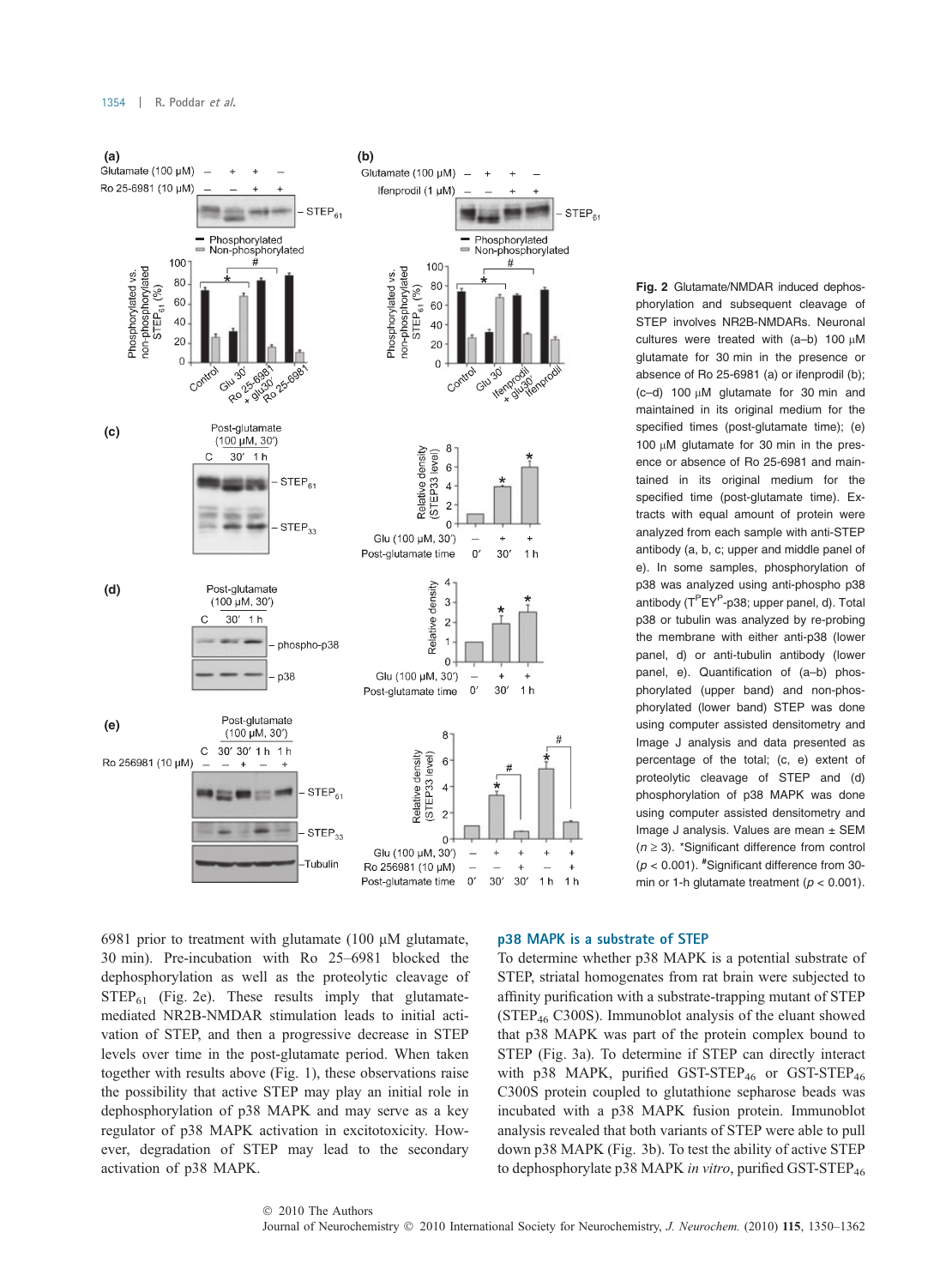was incubated with phosphorylated p38 MAPK fusion protein (active form) for varying time periods. Immunoblot analysis with an antibody that recognizes p38 only when phosphorylated at the tyrosine residue (TEY $^{\text{P}}$  p38) revealed a time-dependent decrease in tyrosine phosphorylation of p38 MAPK (Fig. 3c, upper panel). The ability of phosphorylated STEP (phosphorylated at the PKA site in the KIM domain) to dephosphorylate active p38 MAPK was also measured. The data shows that phosphorylated STEP fails to dephosphorylate p38 MAPK (Fig. 3c, lower panel). These results suggest that p38 MAPK is a substrate of STEP and phosphorylation of STEP at the serine residue in the KIM domain inhibits the interaction between STEP and p38 MAPK.

To further clarify the mechanism by which STEP regulates  $p38$  MAPK in intact cells V5-STEP<sub>46</sub> wild-type (WT) or one of its mutants that cannot be phosphorylated endogenously at



Fig. 3 p38 MAPK is a substrate of STEP. (a) Rat brain homogenates were passed through  $STEP_{46}$  C300S affinity column. Eluants were processed for immunoblot analysis using anti-p38 MAPK antibody (SM, starting material; E, eluant). (b) GST, GST-STEP<sub>46</sub> or GST-STEP<sup>46</sup> C300S fusion proteins were incubated with recombinant p38 MAPK protein. Bound proteins were extracted and processed for immunoblot analysis using anti- p38 MAPK (upper panel) antibody. Blots were re-probed with anti-GST (lower panel) antibody. (c) GST-STEP<sub>46</sub> or GST-STEP<sub>46</sub> phosphorylated with PKA were incubated with active p38α MAPK (phosphorylated at the regulatory threonine and tyrosine residues) for the specified times. Samples were analyzed using a phospho-specific antibody that recognizes p38 MAPK when it is phosphorylated at the regulatory tyrosine residue

(TEY<sup>P</sup>-p38). Blots were re-probed with anti-p38 MAPK antibody. (d-e) Hela cells were transfected with (d) V5-STEP<sub>46</sub> or one of its mutants (S49A and S49A/C300S); or (e) V5-STEP<sub>46</sub> S49A and Flagtagged p38 $\alpha$ ,  $\beta$ ,  $\gamma$  or  $\delta$ . STEP was immunoprecipitated with anti-V5 antibody. Samples were analyzed either with anti-p38 (upper panel, d) or anti-Flag antibody (upper panel, e). Blots were re-probed with anti-V5-HRP antibody (lower panel, d–e). In (e) total lysate was analyzed using anti-Flag antibody to demonstrate expression of all p38 isoforms in Hela cells. (f–g) Untransfected Hela cells (f) and Hela cell transfected with V5-STEP<sub>46</sub> or V5-STEP<sub>46</sub>-S49A (g) were treated with 0.3 M sorbitol for 15 min and processed for immunocytochemical staining with anti-phospho p38 ( $T^P EY^P$ -p38; f, g) and anti-V5-HRP (g) antibodies.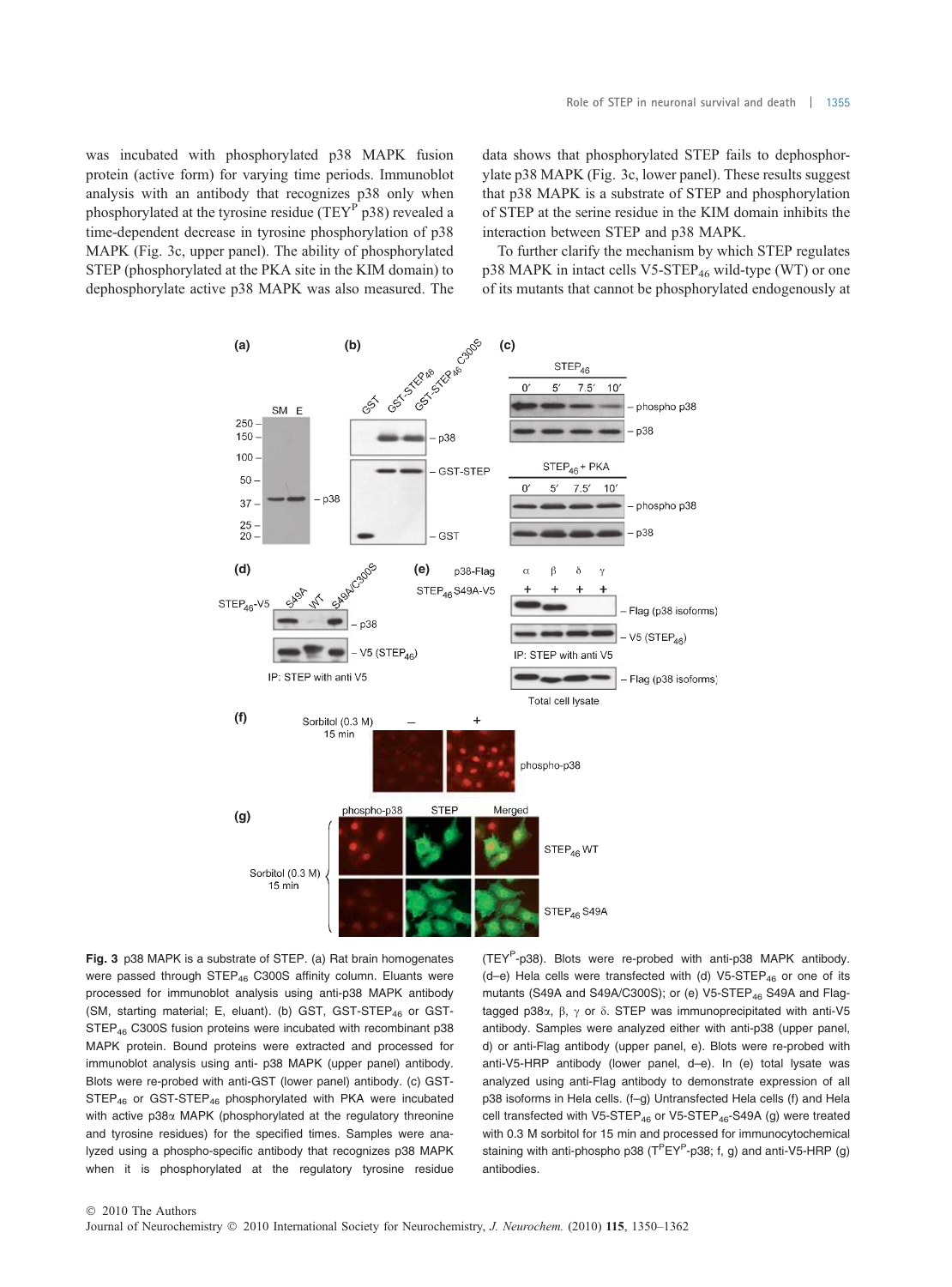the KIM domain site (S49A or S49A/C300S) were transfected in Hela cells. Immunoprecipitation of STEP using anti-V5 antibody followed by immunoblot analysis using anti-p38 antibody showed that both  $V5-STEP_{46}$  S49A (dephosphorylated form of STEP) and V5-STEP<sub>46</sub> S49A/ C300S (dephosphorylated and catalytically inactive mutant) were able to pull down endogenous p38 MAPK (Fig. 3d). In contrast the phosphorylated form  $(V5-STEP_{46} WT)$  failed to bind to p38 MAPK. This suggests that in intact cells only the dephosphorylated form of STEP can interact with p38 MAPK.

The family of p38 MAPKs includes p38 $\alpha$ ,  $\beta$ ,  $\gamma$  and  $\delta$ isoforms, although only  $p38\alpha$  and  $\beta$ , are expressed in the brain (Kumar et al. 2003). To determine whether STEP can interact with all four isoforms, Hela cells were co-transfected with V5-STEP<sub>46</sub> S49A and either p38 $\alpha$ ,  $\beta$ ,  $\gamma$  and  $\delta$  cDNA. Only  $p38\alpha$  and  $\beta$  immunoprecipitated with STEP (Fig. 3e) suggesting a role of STEP in regulating the physiological function of these two isoforms in neurons.

Activation and subsequent nuclear translocation of p38 MAPK has been implicated in glutamate-NMDA receptor induced neuronal cell death (Waxman and Lynch 2005). To examine the role of STEP in regulating the nuclear translocation of active p38 MAPK, Hela cells were transfected with V5-STEP<sub>46</sub> WT or the S49A mutant and then treated with sorbitol. Consistent with earlier studies (Ingram et al. 2000) hyper-osmotic stress generated with sorbitol resulted in phosphorylation and subsequent nuclear translocation of active p38 MAPK (Fig. 3f). In the presence of  $V5\text{-}STEP_{46}$ WT, sorbitol-mediated nuclear translocation of p38 MAPK was not affected. In contrast, expression of  $V5\text{-}STEP_{46}$  S49A abolished nuclear translocation of active p38 MAPK (Fig. 3g). These results establish that only the dephosphorylated and active form of STEP can block phosphorylation and nuclear translocation of p38 MAPK.

The above findings show that p38 MAPK is inhibited by STEP and STEP's activation following glutamate/NMDA receptor stimulation correlates strongly with the inactivation of p38 MAPK. While these results suggest a neuroprotective role for active STEP, it is clear that under most excitotoxicity paradigms STEP activation is not sufficient to prevent neuronal injury. This is illustrated in Figure S1, where delayed neuronal death is observed following exposure of neuron cultures to 100 µM glutamate for 30 min, as has been described in many prior reports (Kawasaki et al. 1997; Barone et al. 2001a). This delayed neuronal cell death was blocked by pre-incubation with SB-203580 a selective inhibitor of p38 MAPK. This confirms a central role of p38 MAPK in the excitotoxic cascade and emphasizes that any inhibitory effects of STEP were not sufficient to block p38 MAPK activation (Figure S1). This is possibly because of the fact that sustained stimulation of NMDARs led to proteolytic cleavage of active STEP resulting in secondary activation of p38 MAPK.

## TAT-STEP attenuates glutamate/NMDA receptor induced neuronal cell death

To directly test the hypothesis that interaction of STEP with p38 MAPK regulates neuronal injury we generated a cell permeable TAT-STEP-myc peptide (TAT-STEP<sub>46</sub> S49A  $\Delta$ PTP-myc, see 'Materials & Methods') that can constitutively bind to p38 MAPK. We first determined the temporal profile of intracellular uptake of the TAT-STEP-myc peptide. Neuronal cultures were incubated with the TAT-STEP-myc peptide for varying time periods (0, 5, 15, 30 or 120 min). Immunocytochemical analysis with anti-myc antibody showed that the peptide was detectable 15 min after application that peaked at 30 min and was present for the rest of the time studied (Fig. 4a). We then determined whether the TAT-STEP-myc peptide could bind to endogenous p38 MAPK. Neuronal cultures were incubated with the peptide for 30 min followed by immunoprecipitation with anti-myc antibody. Immunoblotting with anti-p38 antibody showed that the TAT-STEP-myc peptide forms a stable complex with p38 MAPK (Fig. 4b). We next examined whether preincubation with TAT-STEP-myc peptide or its co-application along with glutamate can block the initial phosphorylation and nuclear translocation of p38 MAPK at 5 min. Stimulation with glutamate (100  $\mu$ M, 5 min) alone led to phosphorylation (Fig. 4c and d, upper panel, lane 2) and nuclear translocation of p38 MAPK (Fig. 4e, upper panel). Preincubation of neurons with TAT-STEP-myc peptide (30 min) prior to glutamate treatment blocked the phosphorylation (Fig. 4c, upper panel, lane 3) and nuclear translocation of p38 MAPK at 5 min (Fig. 4e, middle row). When the peptide was co-administered along with glutamate, it failed to block the initial phosphorylation (Fig. 4d, upper panel, lane 3) and nuclear translocation (Fig. 4e, lower panel) of p38 MAPK by 5 min. Finally, we examined if co-application of TAT-STEP-myc peptide along with glutamate can block the delayed phosphorylation and nuclear translocation of p38 MAPK at the post-glutamate period, between 0.5 and 1 h. Neurons were incubated with glutamate  $(100 \mu M)$  for 30 min in the presence or absence of TAT-STEP-myc peptide and then processed for immunoblotting and immunocytochemical analysis 30 min after termination of glutamate treatment. Stimulation with glutamate alone led to phosphorylation (Fig. 4f, upper panel, lane 2) and nuclear translocation of p38 MAPK (Fig. 4g, upper row). Co-application of TAT-STEP-myc peptide blocked the phosphorylation (Fig. 4f, upper panel, lane 3) and nuclear translocation (Fig. 4g, lower row) of p38 MAPK.

We then evaluated the role of the initial p38 MAPK activation by 5 min as well as the delayed p38 MAPK activation between 0.5 and 1 h (post-glutamate period) in neuronal injury following exposure to an excitotoxic dose of glutamate (100  $\mu$ M, 30 min). For these experiments the TAT-STEP-myc peptide was applied to neuronal cultures either 30 min prior to glutamate treatment (100  $\mu$ M, 30 min) or co-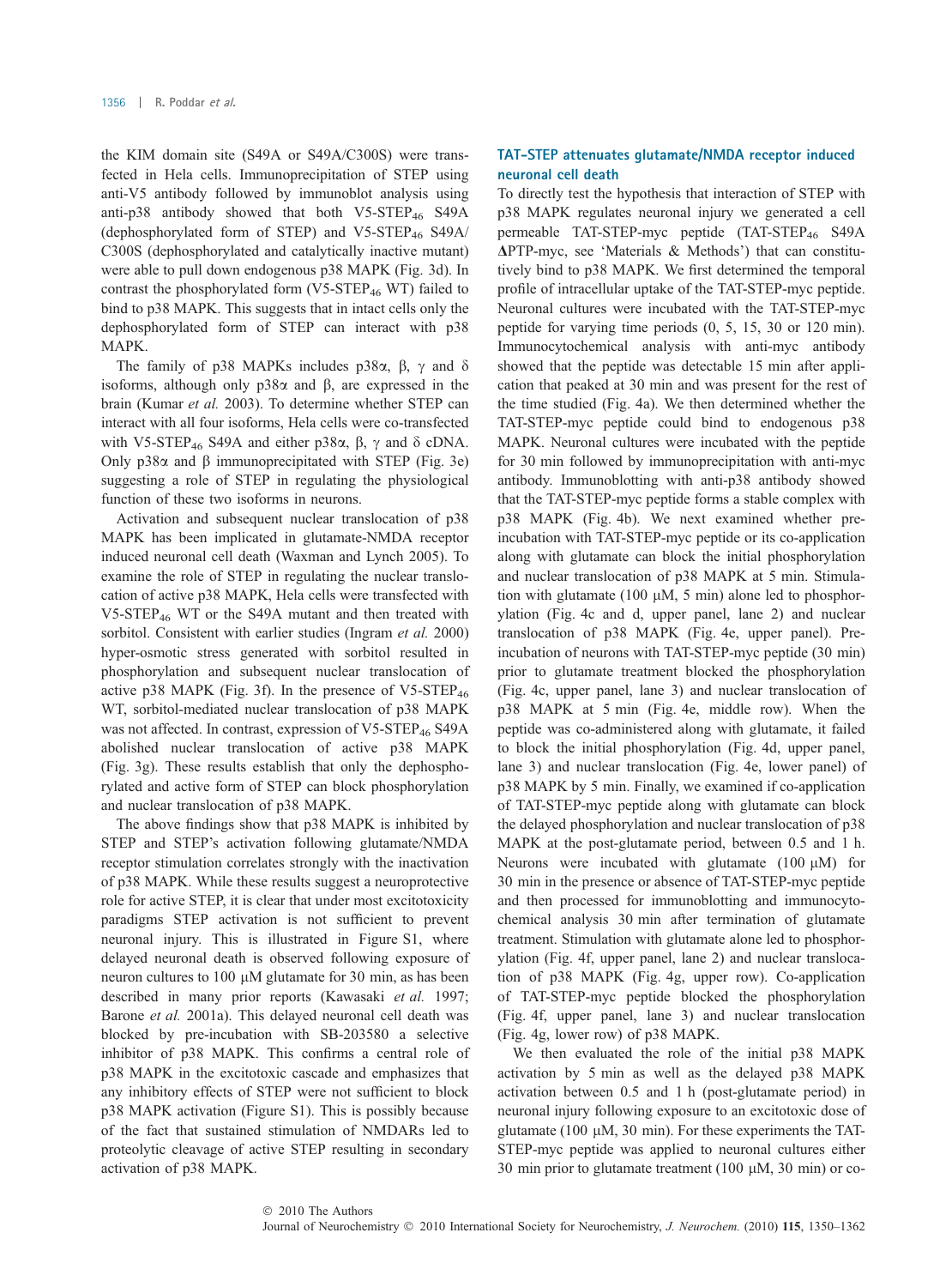

Fig. 4 TAT-STEP-myc peptide can block phosphorylation and nuclear translocation of p38 MAPK. (a) Neuronal cultures were incubated with the TAT-STEP-myc peptide for the specified times and processed for immunocytochemical staining with anti-myc antibody. (b) Neuronal cultures were incubated with TAT-STEP-myc peptide (30 min) followed by immunoprecipitation with anti-myc antibody. Samples were analyzed using anti phospho-p38 antibody (T<sup>P</sup>EY<sup>P</sup>-p38, upper panel). Blots were re-probed with anti-myc antibody (lower panel). (c–e) Neuronal cultures were treated with glutamate (100  $\mu$ M, 5 min) in the absence or presence of TAT-STEP-myc peptide. The peptide was applied to neurons either 30 min prior to (c, e: middle panel) or along with glutamate (d, e: lower panel). (c-d) Cell lysates were analyzed

using anti-phospho-p38 antibody (T<sup>P</sup>EY<sup>P</sup>-p38, upper panel), Blots were re-probed with anti-p38 (c, d: middle panel) or anti-myc (c, d: lower panel) antibodies. (e) Cells were processed for immunocytochemical analysis with anti-phospho p38 antibody (T<sup>P</sup>EY<sup>P</sup>-p38) and DAPI. (f-q) Neuron cultures were treated with glutamate (100  $\mu$ M, 30 min) in the absence or presence of TAT-STEP-myc peptide. The peptide was co-applied along with glutamate. 30 min after termination of glutamate treatment cells were processed either for (f) immunoblot analysis using anti-phospho-p38 (T<sup>P</sup>EY<sup>P</sup>-p38, upper panel), -p38 (middle panel) and -myc (lower panel) antibodies, respectively or (g) for immunocytochemical analysis with anti-phospho p38 antibody (TPEY<sup>P</sup> -p38) and DAPI.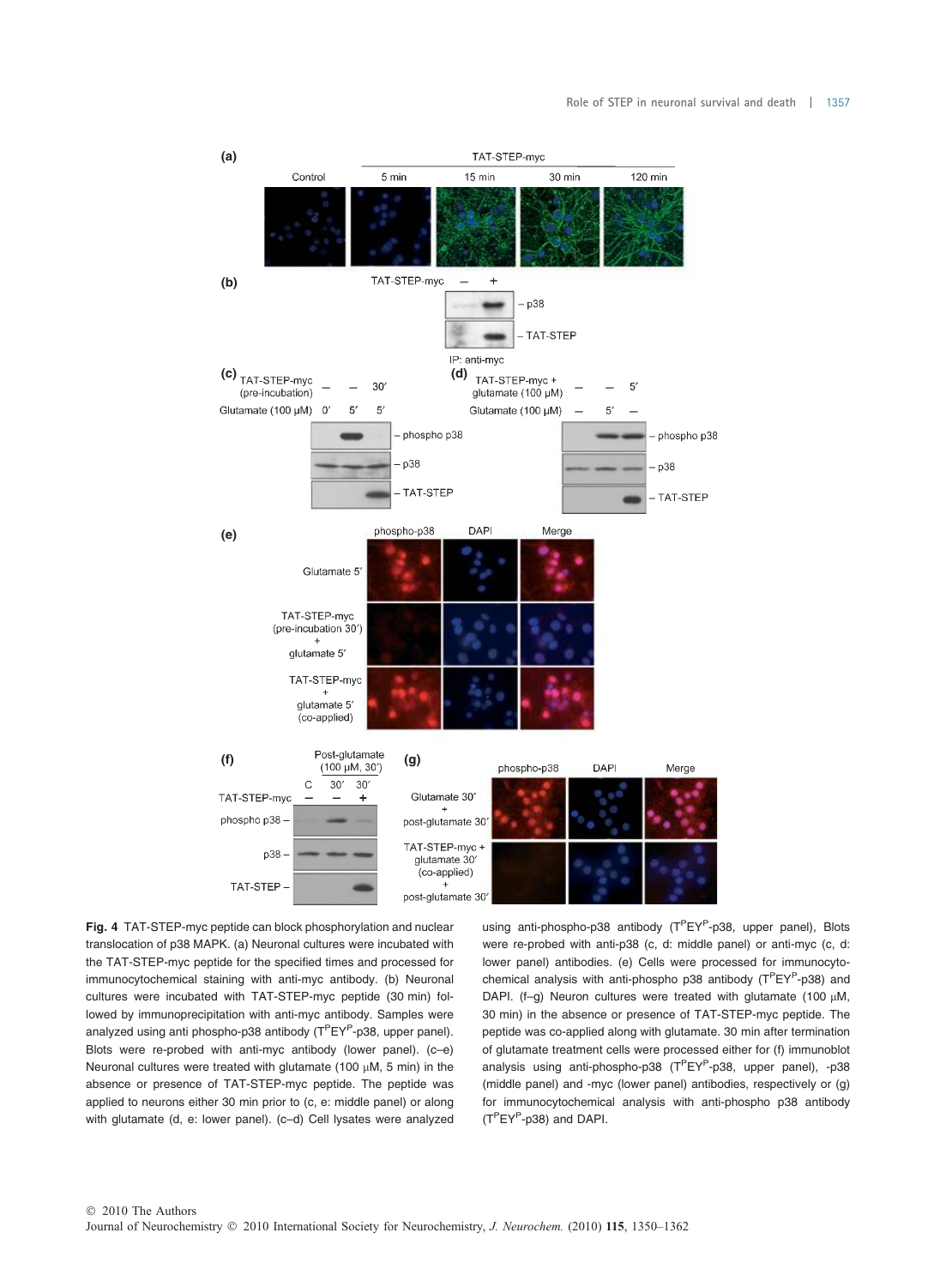

glutamate-induced neuronal cell death. Neuronal cultures were treated with glutamate (100  $\mu$ M, 30 min) in the absence or presence of TAT-STEP-myc peptide or the corresponding TAT-myc control and then maintained in the original medium for another 20 h. TAT-STEP-myc peptide was applied to cells either 30 min prior to or along with glutamate. (a) Representative photomicrograph demonstrating the extent of cell death, by immunocytochemical analysis with anti-MAP2 antibody and Hoechst DNA staining. (b) Quantitative analysis of the percentage of neurons with pyknotic nuclei is represented as mean ± SEM  $(n \ge 3)$ . \*Significant difference from 30-min glutamate treatment ( $p < 0.001$ ).

applied along with glutamate  $(100 \mu M, 30 \text{ min})$ . Twenty hours later, cells were processed for Hoechst DNA staining and MAP2 staining to test for cell viability. The representative photomicrographs and the corresponding mean data (Fig. 5a and b) demonstrate that  $16 \pm 5\%$  of the cells were apoptotic under basal conditions (no treatment). Following glutamate treatment  $79 \pm 7\%$  of the cells became apoptotic. Pre-incubation with TAT-myc peptide (30 min) alone failed to attenuate glutamate induced neuronal cell death. Preincubation with TAT-STEP-myc peptide (30 min) prior to glutamate treatment greatly reduced the number of apoptotic cells to  $26 \pm 4\%$ . Co-application of the TAT-STEP-myc peptide along with glutamate also reduced the number of apoptotic cells to  $30 \pm 4\%$ . This latter result is important when taken together with the results of the p38 MAPK activation above (Fig. 4). Thus, TAT-STEP-myc peptide when co-administered along with glutamate failed to block the initial p38 MAPK activation by 5 min but still abolished the delayed p38 MAPK activation and greatly reduced neuronal injury. This is consistent with our hypothesis that neuronal injury following exposure to an excitotoxic dose of glutamate is primarily because of delayed activation of p38 MAPK following the proteolytic cleavage of STEP.

## TAT-STEP-myc attenuates cell death in vivo

We next investigated whether the TAT-STEP-myc peptide infused in the brain can prevent excitotoxic injury in vivo. This was tested in the well-established model of glutamate microinjection into the striatum and evaluation of neuronal injury 24 h later (Iadecola et al. 2001; Haelewyn et al. 2008). In initial experiments, uptake of the TAT-STEP-myc peptide into striatal cells was confirmed following stereotactic injection into the right striatum (Fig. 6a and b). Coronal brain sections of the striatum taken at different time points (12 and 24 h) after infusion were examined immunohistochemically with anti-myc antibody. While no myc staining was observed in the contralateral striatum (left striatum), myc positive cells were detectable in the ipsilateral striatum (right striatum) infused with TAT-STEP-myc, at both the time points studied (Fig. 6c). In subsequent experiments, animals were stereotactically injected with glutamate (30 nmol) in the presence or absence of TAT-STEP-myc peptide. 24 h later coronal brain sections of the striatum were processed for immunohistochemical staining with anti-myc antibody and Hoechst DNA staining. The representative photomicrograph and the corresponding mean data (Fig. 6d) show a significant reduction in cell death in the presence of the peptide. Quantitative analysis further showed that  $93 \pm 1.1\%$  of the cells that were transduced with TAT-STEP-myc peptide was protected against glutamate-induced cell death.

### **Discussion**

A key finding of the present study is that NR2B-NMDARs play a critical role in neuronal survival through activation of the tyrosine phosphatase STEP that in turn can limit the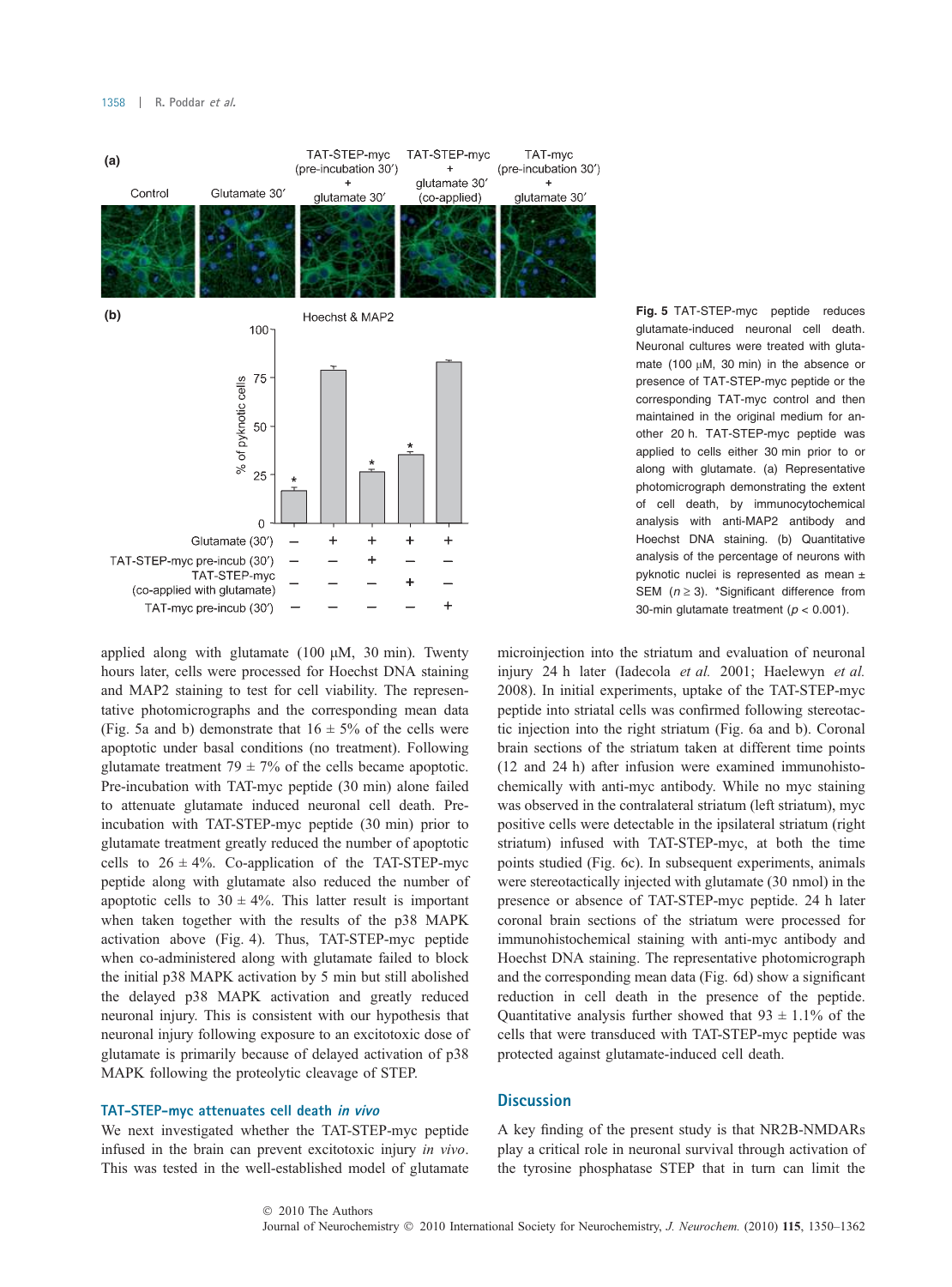

TAT-STEP (myc) Hoechst Merge

Fig. 6 TAT-STEP-myc peptide reduces glutamate-induced cell death in the striatum. (a) Schematic representation of the area of infusion of TAT-STEP-myc peptide. (b–c) TAT-STEP-myc peptide was stereotactically injected into the striatum. Coronal sections were processed for immunohistochemical analysis with anti-myc antibody at the specified time periods. (b) Low magnification  $(5x)$  and  $(c)$ high magnification (20x) images. (d) Glutamate was injected

stereotactically into the striatum in the presence or absence of TAT-STEP-myc peptide. Striatal brain sections were processed for immunohistochemical analysis with anti-myc antibody and Hoechst DNA stain (left panel). Quantitative analysis of the percentage of neurons with pyknotic nuclei is represented as mean  $\pm$  SEM ( $n \ge 3$ , right panel). \*Significant difference from glutamate treated samples  $(p < 0.001)$ .

duration of activation of p38 MAPK. However, active STEP is susceptible to degradation on prolonged exposure to an excitotoxic insult leading to secondary activation of p38 MAPK. The ability of TAT-STEP-myc peptide to inhibit the delayed activation of p38 MAPK and attenuate cell death further suggests that activation of pro-apoptotic pathways are possibly downstream of the secondary p38 MAPK activation. It is also conceivable that in addition to p38 MAPK there may be other potential substrates that STEP could act upon to confer neuroprotection.

This study in conjunction with previous findings (Waxman and Lynch 2005) indicates that stimulation of NR2A-NMDARs leads to a rapid but transient activation of p38 MAPK. Previous studies have also shown that glutamatemediated NR2A-NMDAR stimulation leads to transient activation of ERK MAPK (Kim et al. 2005). Such transient activation of ERK and p38 MAPK pathways under physiological conditions is thought to be involved in the induction of long-term potentiation and long-term depression, respectively (Bolshakov et al. 2000; Zhu et al. 2002; Gisabella et al. 2003; Thomas and Huganir 2004; Wang et al. 2004), two opposing forms of synaptic plasticity that are thought to contribute to learning and memory. The transient nature of p38 and ERK activation following NR2A-NMDAR stimulation suggests sequential activation of a stimulatory and an

inhibitory pathway. The inhibitory pathway involves the tyrosine phosphatase STEP. Glutamate-mediated NMDA receptor stimulation leads to delayed activation of STEP via  $Ca^{2+}$ -dependent phosphatase calcineurin (Paul *et al.*) 2003). The current study demonstrates that NR2B-NMDARs are responsible for the activation of STEP. This delayed activation of STEP, in turn, can limit the activation of both p38 MAPK (current study) and ERK MAPK (Paul et al. 2003). As prolonged activation of either ERK or p38 MAPK has been shown to be involved in neuronal apoptosis (Horstmann et al. 1998; Murray et al. 1998; Runden et al. 1998; Park et al. 2002; Stanciu and DeFranco 2002; Poddar and Paul 2009) these findings suggest a role of STEP in mediating the pro-survival effects of NMDA receptor stimulation.

It is not yet known why NR2A-containing NMDARs preferentially activate ERK and p38 MAPK, while STEP is more strongly activated by NR2B-containing receptors. However, one possible mechanism involves differential  $Ca<sup>2+</sup>$  dynamics triggered by these receptors. NMDA receptor mediated  $Ca^{2+}$  influx is required for activation of both MAPKs and STEP, and we have recently shown that NMDA receptor induced intracellular  $Ca^{2+}$  increases occur in two phases following exposure to high levels of glutamate. An initial rapid but small rise is followed by a gradual but larger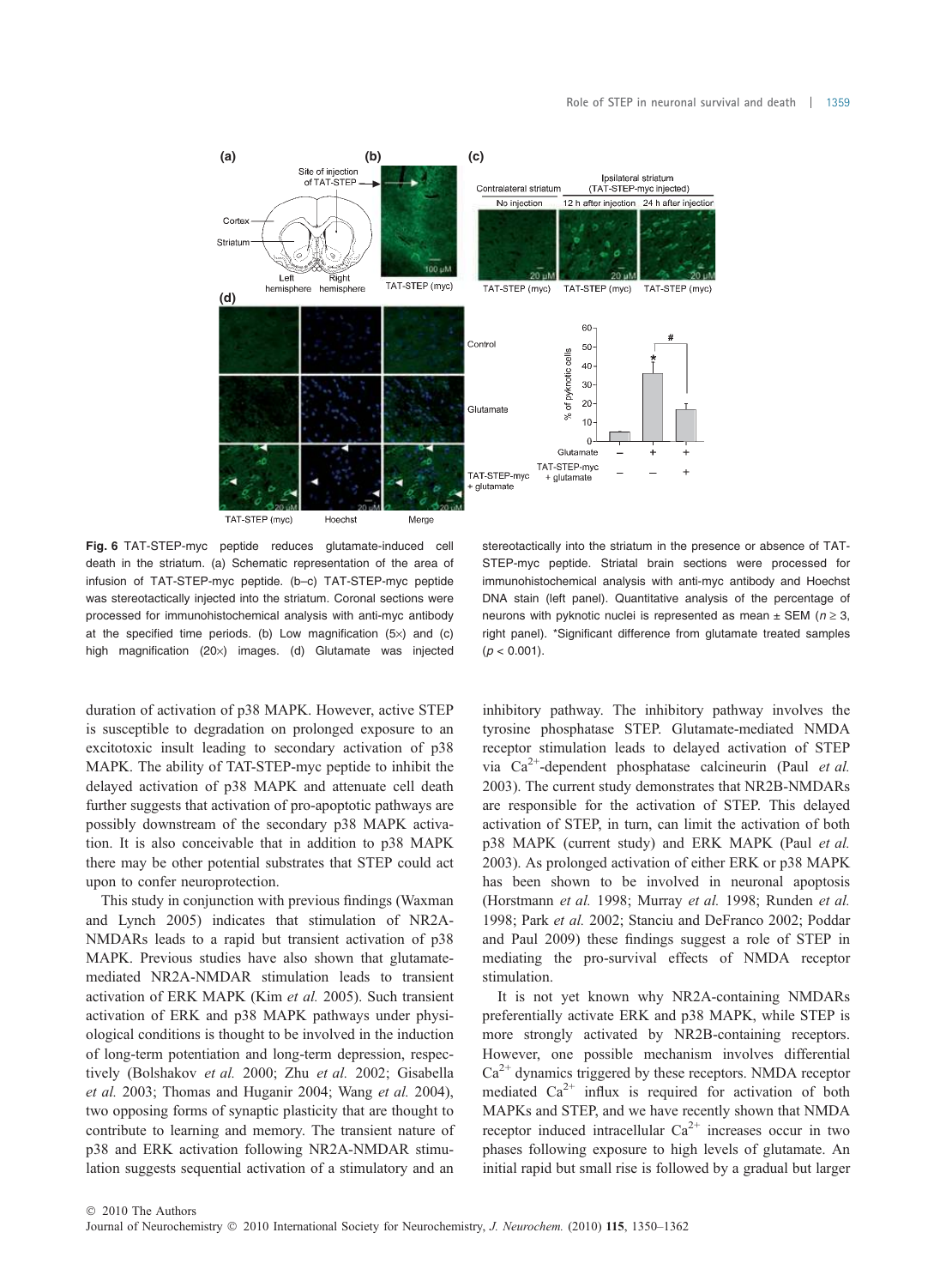increase. The delayed increase in  $Ca^{2+}$  is NR2B-NMDARdependent and strongly correlates with the delayed activation of STEP (Paul and Connor 2010). The two phase nature of the  $Ca<sup>2+</sup>$  increase is also evident from electrophysiological studies in hippocampal neurons demonstrating that exposure to 100 µM NMDA leads to a rapidly developing inward current that would give rise to a rapid  $Ca^{2+}$  increase, followed by a larger slowly developing inward current that would give rise to a larger more slowly developing  $Ca^{2+}$  increase (Chen et al. 1997; Thompson et al. 2008). Taken together, it seems likely that a rapid initial  $Ca^{2+}$  increase (presumably because of NR2A-NMDA stimulation), is sufficient to activate ERK and  $p38$  MAPK. Higher levels of  $Ca^{2+}$  influx via NR2B-NMDAR may initially activate cell survival pathways, including the activation of STEP. Consistent with this interpretation several previous studies in cultured neurons demonstrated that moderate increase in intracellular  $Ca^{2+}$  inhibits cell death induced by oxygen glucose deprivation and serum or growth factor withdrawal (Berridge et al. 2000; Chen et al. 2003; Cheng et al. 2003; Mottet et al. 2003; Bickler and Fahlman 2004). Moderate increase in  $Ca^{2+}$  also appears to be critical in the phenomenon of ischemic preconditioning in which tolerance to a severe ischemic insult is induced by antecedent of mild insult or stimulus (Grabb and Choi 1999; Semenov et al. 2002; Raval et al. 2003; Tauskela and Morley 2004). The extent to which  $Ca^{2+}$ -dependent STEP activation contributes to cell survival in these previous studies is not yet known. However, this neuroprotection may become ineffective if the extracellular insult is sustained leading to accumulation of potentially lethal levels of  $Ca^{2+}$  and activation of detrimental pathways, which down-regulates the prosurvival factors that includes STEP.

A recent study showed that extrasynaptic NMDA receptor stimulation led to calpain-dependent cleavage of STEP, and proposed that this was an important contributor to excitotoxic neuronal injury (Xu et al. 2009). The results of our study are consistent with this general conclusion, as proteolytic cleavage of STEP was clearly observed following extended glutamate exposures, and maintaining STEP activity with the TAT-STEP peptide was sufficient to prevent neuronal injury. Furthermore, the TAT-STEP peptide also prevented in vivo injury strongly supporting the idea that targeting STEP breakdown could be an effective therapeutic approach.

Our results also reveal an important additional phase of p38 MAPK and STEP activation during glutamate-NMDA receptor stimulation that was not observed in the prior study. Immediately following glutamate treatment, a rapid initial activation of p38 MAPK is observed that is followed by a time-dependent decline because of the interaction of active STEP with p38 MAPK. Earlier studies have also reported activation of STEP following intracellular  $Ca^{2+}$  increase and activation of calcineurin (Paul et al. 2003; Snyder et al. 2005). It is difficult to explain why we saw this initial phase of p38 and STEP activation that was not observed in the

study by Xu et al. (2009). One possibility is that the stimuli used in the present study  $(100 \mu M)$  glutamate) permit more rapid activation of p38 and STEP, compared with the approach of Xu et al. (2009) that used 10 µM NMDA along with bicuculline to stimulate extrasynaptic NMDARs.

Based on our data, we suggest that irrespective of its anatomical location, NR2B-NMDAR stimulation can induce dephosphorylation and subsequent activation of STEP. Our hypothesis is that trans-synaptic stimulation of NR2B-NMDAR may lead to activation of STEP very close to the site of  $Ca^{2+}$  entry that plays a role in modulating synaptic plasticity through down-regulation of ERK and p38 MAPK localized at the synaptic membrane. Whereas an excitotoxic insult leading to a more global increase in  $Ca^{2+}$  through all NR2B-NMDARs leads to overall increase in STEP activity that promotes neuroprotection by preventing the chronic activation and accumulation of p38 and ERK MAPK in the nucleus. However, an extended insult may lead to STEP's degradation, facilitating cell death pathways.

The regulation of p38 MAPK activity by STEP described in the present study may also contribute to neuronal survival following stroke in vivo. A marked increase in extracellular glutamate levels has been observed in severe brain disorders such as ischemic stroke and traumatic brain injury and is responsible for NMDAR induced brain damage (Choi and Rothman 1990; Dirnagl et al. 1999). Activation of p38 MAPK has also been observed in the penumbral region following ischemic stroke (Barone et al. 2001a,b; Cao et al. 2005; Nito et al. 2008) and plays a crucial role in ischemic brain injury. It is possible that degradation of active STEP is responsible for p38 MAPK activation in these models. Consistent with this hypothesis, a recent study using an animal model of ischemic stroke has shown that STEP is unilaterally down-regulated in the stroked hemisphere over time. Furthermore, STEP levels are increased in a neuroprotective preconditioning paradigm, in regions of the brain that are resistant to ischemic brain damage (Braithwaite et al. 2008). p38 MAPK has been linked to an aberrant increase in expression of cyclooxgenase-2, an enzyme involved in the generation of pro-inflammatory prostanoids and reactive oxygen species (Rockwell et al. 2004; Moolwaney and Igwe 2005; Nito et al. 2008). Thus, assessing the role of STEP in modulating cyclooxgenase-2 expression and pro-inflammatory responses may be helpful in determining whether the TAT-STEP peptide can be considered as a therapeutic agent to inhibit the progression of brain damage following ischemic stroke or related neurological disorders.

## Acknowledgements

This work was supported by the National Institutes of Health grants NS059962 (Paul, S) and P20 RR015636 (Okada, Y). We would like to thank Dr. William Shuttleworth, University of New Mexico, for his helpful comments and Eduardo Estrada for technical assistance.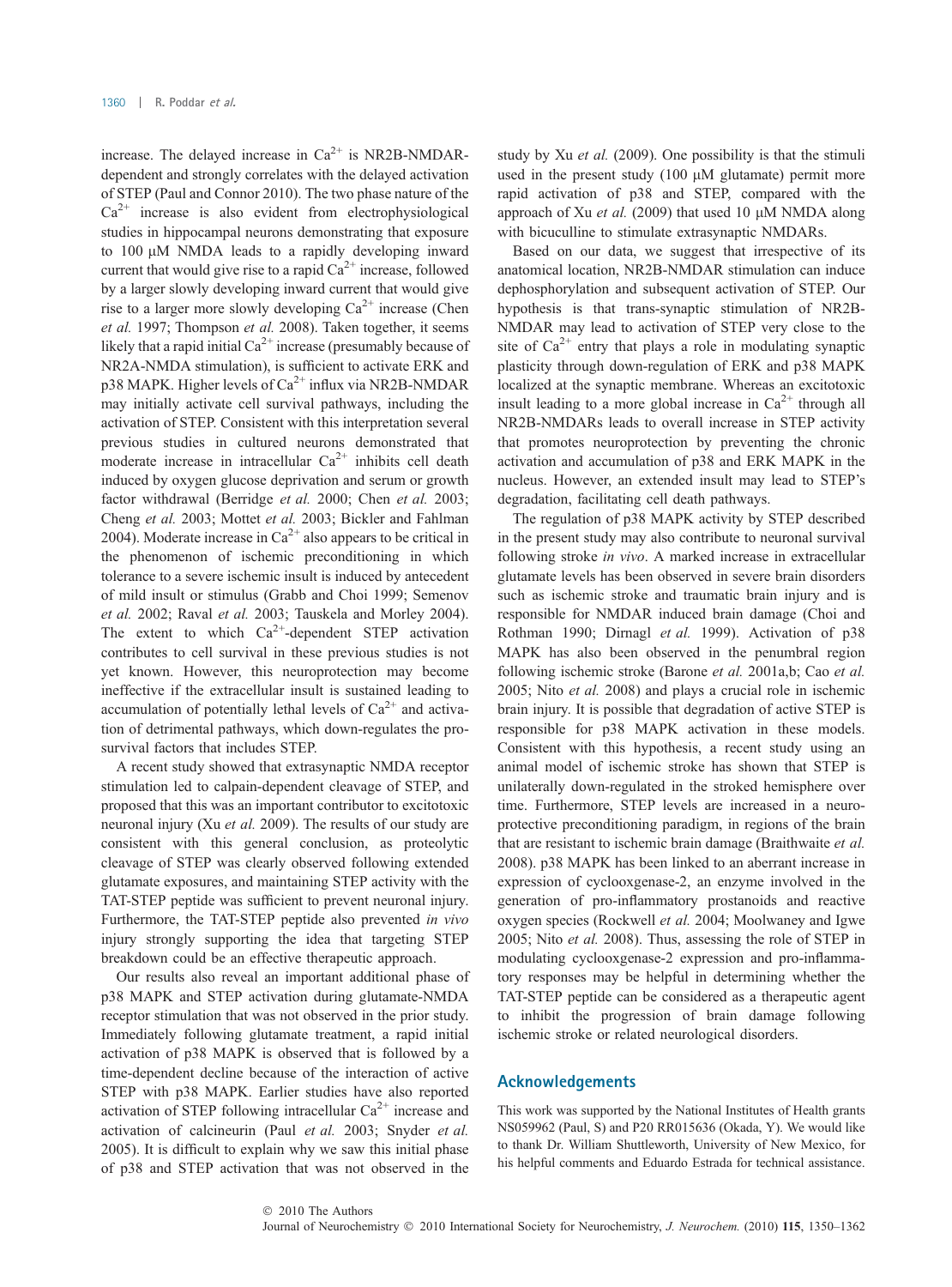## Supporting information

Additional Supporting Information may be found in the online version of this article:

Figure S1. Glutamate-induced neuronal cell death is regulated by p38 MAPK.

As a service to our authors and readers, this journal provides supporting information supplied by the authors. Such materials are peer-reviewed and may be re-organized for online delivery, but are not copy-edited or typeset. Technical support issues arising from supporting information (other than missing files) should be addressed to the authors.

## **References**

- Arundine M. and Tymianski M. (2004) Molecular mechanisms of glutamate-dependent neurodegeneration in ischemia and traumatic brain injury. Cell. Mol. Life Sci. 61, 657–668.
- Barone F. C., Irving E. A., Ray A. M. et al. (2001a) Inhibition of p38 mitogen-activated protein kinase provides neuroprotection in cerebral focal ischemia. Med. Res. Rev. 21, 129–145.
- Barone F. C., Irving E. A., Ray A. M. et al. (2001b) SB 239063, a second-generation p38 mitogen-activated protein kinase inhibitor, reduces brain injury and neurological deficits in cerebral focal ischemia. J. Pharmacol. Exp. Ther. 296, 312–321.
- Berridge M. J., Lipp P. and Bootman M. D. (2000) The versatility and universality of calcium signalling. Nat. Rev. Mol. Cell Biol. 1, 11–21.
- Bickler P. E. and Fahlman C. S. (2004) Moderate increases in intracellular calcium activate neuroprotective signals in hippocampal neurons. Neuroscience 127, 673–683.
- Bolshakov V. Y., Carboni L., Cobb M. H., Siegelbaum S. A. and Belardetti F. (2000) Dual MAP kinase pathways mediate opposing forms of long-term plasticity at CA3-CA1 synapses. Nat. Neurosci. 3, 1107–1112.
- Boulanger L. M., Lombroso P. J., Raghunathan A., During M. J., Wahle P. and Naegele J. R. (1995) Cellular and molecular characterization of a brain-enriched protein tyrosine phosphatase. J. Neurosci. 15, 1532–1544.
- Braithwaite S. P., Xu J., Leung J., Urfer R., Nikolich K., Oksenberg D., Lombroso P. J. and Shamloo M. (2008) Expression and function of striatal enriched protein tyrosine phosphatase is profoundly altered in cerebral ischemia. Eur. J. Neurosci. 27, 2444–2452.
- Bult A., Zhao F., Dirkx Jr. R., Raghunathan A., Solimena M. and Lombroso P. J. (1997) STEP: a family of brain-enriched PTPs. Alternative splicing produces transmembrane, cytosolic and truncated isoforms. Eur. J. Cell Biol. 72, 337–344.
- Cao J., Viholainen J. I., Dart C., Warwick H. K., Leyland M. L. and Courtney M. J. (2005) The PSD95-nNOS interface: a target for inhibition of excitotoxic p38 stress-activated protein kinase activation and cell death. J. Cell Biol. 168, 117–126.
- Chen Q. X., Perkins K. L., Choi D. W. and Wong R. K. (1997) Secondary activation of a cation conductance is responsible for NMDA toxicity in acutely isolated hippocampal neurons. J. Neurosci. 17, 4032–4036.
- Chen W. G., Chang Q., Lin Y., Meissner A., West A. E., Griffith E. C., Jaenisch R. and Greenberg M. E. (2003) Derepression of BDNF transcription involves calcium-dependent phosphorylation of MeCP2. Science (New York, NY) 302, 885–889.
- Cheng A., Wang S., Yang D., Xiao R. and Mattson M. P. (2003) Calmodulin mediates brain-derived neurotrophic factor cell survival signaling upstream of Akt kinase in embryonic neocortical neurons. J. Biol. Chem. 278, 7591–7599.
- Choi D. W. and Rothman S. M. (1990) The role of glutamate neurotoxicity in hypoxic-ischemic neuronal death. Annu. Rev. Neurosci. 13, 171–182.
- Dirnagl U., Iadecola C. and Moskowitz M. A. (1999) Pathobiology of ischaemic stroke: an integrated view. Trends Neurosci. 22, 391– 397.
- Gisabella B., Rowan M. J. and Anwyl R. (2003) Mechanisms underlying the inhibition of long-term potentiation by preconditioning stimulation in the hippocampus in vitro. Neuroscience 121, 297–305.
- Grabb M. C. and Choi D. W. (1999) Ischemic tolerance in murine cortical cell culture: critical role for NMDA receptors. J. Neurosci. 19, 1657–1662.
- Haelewyn B., Alix P., Maubert E. and Abraini J. H. (2008) NMDAinduced striatal brain damage and time-dependence reliability of thionin staining in rats. J. Neurosci. Methods 168, 479–482.
- Horstmann S., Kahle P. J. and Borasio G. D. (1998) Inhibitors of p38 mitogen-activated protein kinase promote neuronal survival in vitro. J. Neurosci. Res. 52, 483–490.
- Iadecola C., Niwa K., Nogawa S., Zhao X., Nagayama M., Araki E., Morham S. and Ross M. E. (2001) Reduced susceptibility to ischemic brain injury and N-methyl-D-aspartate-mediated neurotoxicity in cyclooxygenase-2-deficient mice. Proc. Natl Acad. Sci. USA 98, 1294–1299.
- Ingram A. J., James L., Thai K., Ly H., Cai L. and Scholey J. W. (2000) Nitric oxide modulates mechanical strain-induced activation of p38 MAPK in mesangial cells. Am. J. Physiol. Renal Physiol. 279, F243–F251.
- Kawasaki H., Morooka T., Shimohama S., Kimura J., Hirano T., Gotoh Y. and Nishida E. (1997) Activation and involvement of p38 mitogen-activated protein kinase in glutamate-induced apoptosis in rat cerebellar granule cells. J. Biol. Chem. 272, 18518–18521.
- Kim M. J., Dunah A. W., Wang Y. T. and Sheng M. (2005) Differential roles of NR2A- and NR2B-containing NMDA receptors in Ras-ERK signaling and AMPA receptor trafficking. Neuron 46, 745–760.
- Kohr G. (2006) NMDA receptor function: subunit composition versus spatial distribution. Cell Tissue Res. 326, 439–446.
- Kumar S., Boehm J. and Lee J. C. (2003) p38 MAP kinases: key signalling molecules as therapeutic targets for inflammatory diseases. Nat. Rev. Drug Discov. 2, 717–726.
- Lipton S. A. and Rosenberg P. A. (1994) Excitatory amino acids as a final common pathway for neurologic disorders. N. Eng. J. Med. 330, 613–622.
- Liu Y., Wong T. P., Aarts M. et al. (2007) NMDA receptor subunits have differential roles in mediating excitotoxic neuronal death both in vitro and in vivo. J. Neurosci. 27, 2846–2857.
- Luo J., Wang Y., Yasuda R. P., Dunah A. W. and Wolfe B. B. (1997) The majority of N-methyl-D-aspartate receptor complexes in adult rat cerebral cortex contain at least three different subunits (NR1/ NR2A/NR2B). Mol. Pharmacol. 51, 79–86.
- Moolwaney A. S. and Igwe O. J. (2005) Regulation of the cyclooxygenase-2 system by interleukin-1beta through mitogen-activated protein kinase signaling pathways: a comparative study of human neuroglioma and neuroblastoma cells. Brain Res. Mol. Brain Res. 137, 202–212.
- Mottet D., Michel G., Renard P., Ninane N., Raes M. and Michiels C. (2003) Role of ERK and calcium in the hypoxia-induced activation of HIF-1. J. Cell. Physiol. 194, 30–44.
- Mukherjee P. K., DeCoster M. A., Campbell F. Z., Davis R. J. and Bazan N. G. (1999) Glutamate receptor signaling interplay modulates stress-sensitive mitogen-activated protein kinases and neuronal cell death. J. Biol. Chem. 274, 6493–6498.
- Murray B., Alessandrini A., Cole A. J., Yee A. G. and Furshpan E. J. (1998) Inhibition of the p44/42 MAP kinase pathway protects